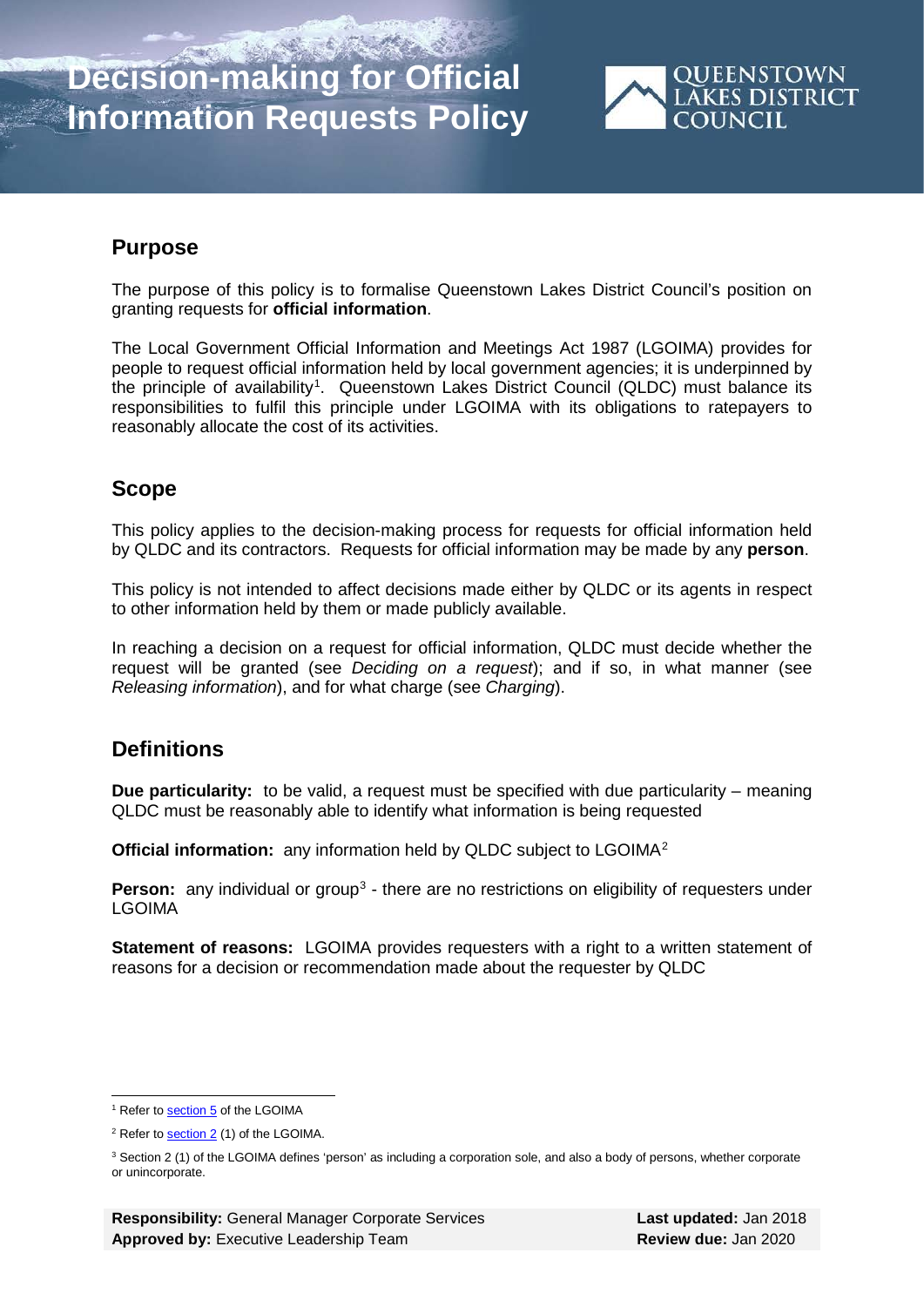### **Policy**

- 1. QLDC is committed to the principle of availability, which will remain central to all decisions made regarding official information.
- 2. In accordance with LGOIMA, only information known to and held by QLDC will be provided in response to a request. With the exception of a **statement of reasons**[4](#page-1-0) , QLDC is not required to form an opinion or create information in order to respond to a request. QLDC will however use best endeavours to respond to all reasonable questions asked, even where there is no information held.
- 3. Guidance produced by the Ombudsman's office will be regularly reviewed to ensure QLDC's decision-making with respect to requests for official information remains consistent with recognised best-practice and statutory requirements.

Deciding on a request:

- 4. QLDC will ensure decisions regarding requests are made and communicated as soon as reasonably practicable, and always within the statutory timeframes as prescribed by LGOIMA.
- 5. QLDC will provide reasonable assistance to a requester to ensure a request is made appropriately and with **due particularity.**
- 6. Official information held by QLDC will always be made available to a requester, unless there is a good reason to withhold it. QLDC may refuse a request on one or more of the following grounds; administrative reasons<sup>[5](#page-1-1)</sup>, conclusive reasons, good reasons, or neither confirming or denying the existence or non-existence of information<sup>[6](#page-1-2)</sup>.
- 7. Where a request is at risk of being refused, QLDC will proactively work with the requester to amend or clarify their request to enable the preparation of a response.

Releasing information:

- 8. QLDC will make available any official information it has decided to release without undue delay.
- 9. Information may be made available by QLDC in a number of different ways, and will always be made available in accordance with the requester's preferred format unless there are grounds<sup>[7](#page-1-3)</sup> for not doing so.
- 10. QLDC may decide to release information under certain conditions $<sup>8</sup>$  $<sup>8</sup>$  $<sup>8</sup>$ , with additional</sup> context, or with appropriate redactions.

<sup>4</sup> Refer to <u>section 22</u> of the LGOIMA

<span id="page-1-1"></span><span id="page-1-0"></span><sup>&</sup>lt;sup>5</sup> For administrative reasons, refer to **section 17** of the LGOIMA.

<span id="page-1-2"></span><sup>&</sup>lt;sup>6</sup> For conclusive reasons, good reasons, or existence of information, refer to **sections [6 through 8](http://www.legislation.govt.nz/act/public/1987/0174/latest/DLM122242.html?search=ts_act%40bill%40regulation%40deemedreg_local+government+and+official+information+act_resel_25_a&p=1#DLM123005)** of the LGOIMA.

<span id="page-1-3"></span><sup>7</sup> Refer t[o section 15](http://www.legislation.govt.nz/act/public/1987/0174/latest/DLM123003.html?search=ts_act%40bill%40regulation%40deemedreg_local+government+and+official+information+act_resel_25_a&p=1) (2) and (3) of the LGOIMA

<span id="page-1-4"></span><sup>&</sup>lt;sup>8</sup> Information may be released subject to conditions on the use, communication, or publication of the information. Note that conditions are not enforceable under LGOIMA.